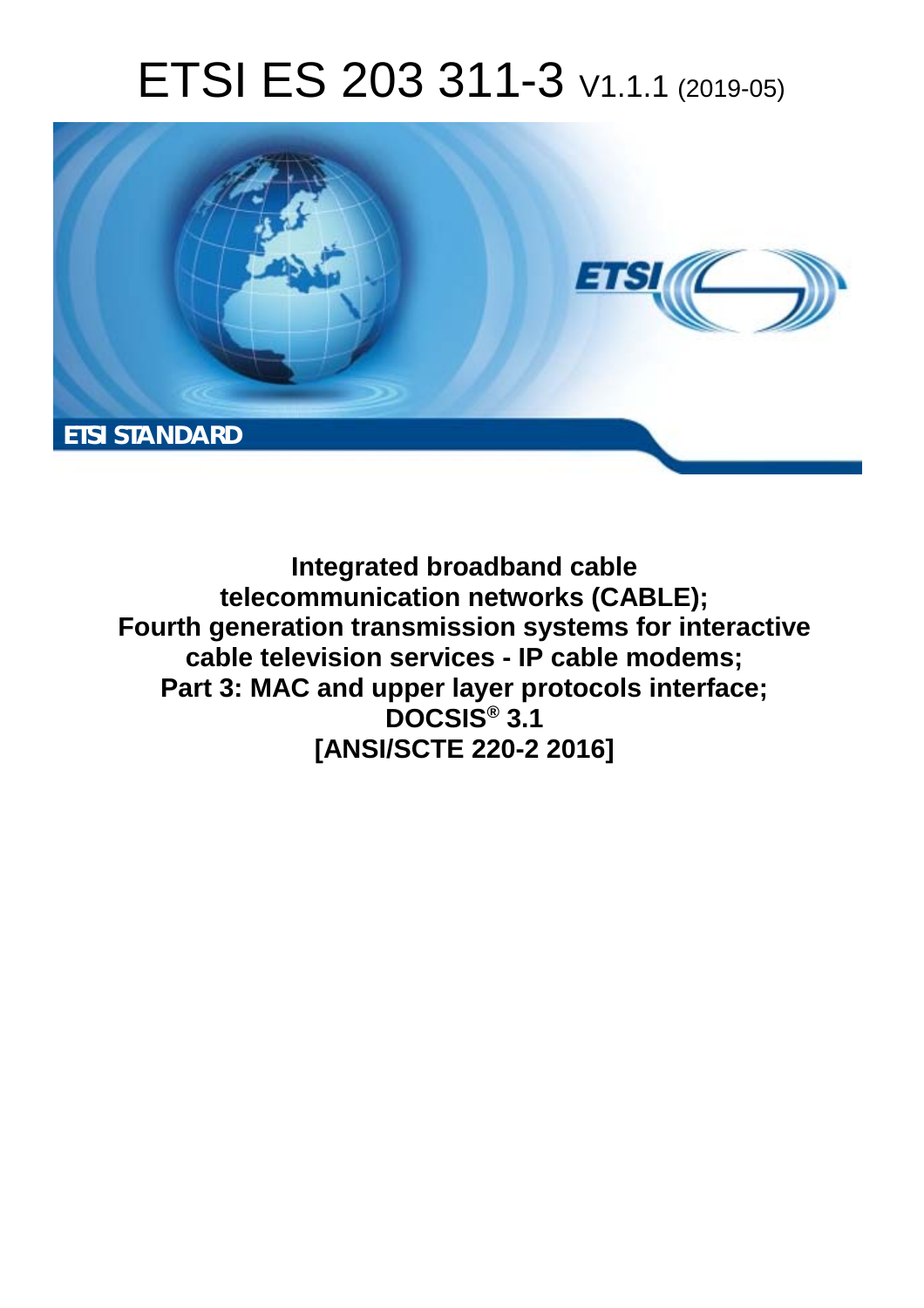Reference RES/CABLE-00025-3

Keywords access, broadband, cable, docsis, endorsement, IP, IPcable

#### *ETSI*

#### 650 Route des Lucioles F-06921 Sophia Antipolis Cedex - FRANCE

Tel.: +33 4 92 94 42 00 Fax: +33 4 93 65 47 16

Siret N° 348 623 562 00017 - NAF 742 C Association à but non lucratif enregistrée à la Sous-Préfecture de Grasse (06) N° 7803/88

#### *Important notice*

The present document can be downloaded from: <http://www.etsi.org/standards-search>

The present document may be made available in electronic versions and/or in print. The content of any electronic and/or print versions of the present document shall not be modified without the prior written authorization of ETSI. In case of any existing or perceived difference in contents between such versions and/or in print, the prevailing version of an ETSI deliverable is the one made publicly available in PDF format at [www.etsi.org/deliver](http://www.etsi.org/deliver).

Users of the present document should be aware that the document may be subject to revision or change of status. Information on the current status of this and other ETSI documents is available at <https://portal.etsi.org/TB/ETSIDeliverableStatus.aspx>

If you find errors in the present document, please send your comment to one of the following services: <https://portal.etsi.org/People/CommiteeSupportStaff.aspx>

#### *Copyright Notification*

No part may be reproduced or utilized in any form or by any means, electronic or mechanical, including photocopying and microfilm except as authorized by written permission of ETSI. The content of the PDF version shall not be modified without the written authorization of ETSI. The copyright and the foregoing restriction extend to reproduction in all media.

> © ETSI 2019. All rights reserved.

**DECT**TM, **PLUGTESTS**TM, **UMTS**TM and the ETSI logo are trademarks of ETSI registered for the benefit of its Members. **3GPP**TM and **LTE**TM are trademarks of ETSI registered for the benefit of its Members and of the 3GPP Organizational Partners. **oneM2M™** logo is a trademark of ETSI registered for the benefit of its Members and of the oneM2M Partners. **GSM**® and the GSM logo are trademarks registered and owned by the GSM Association.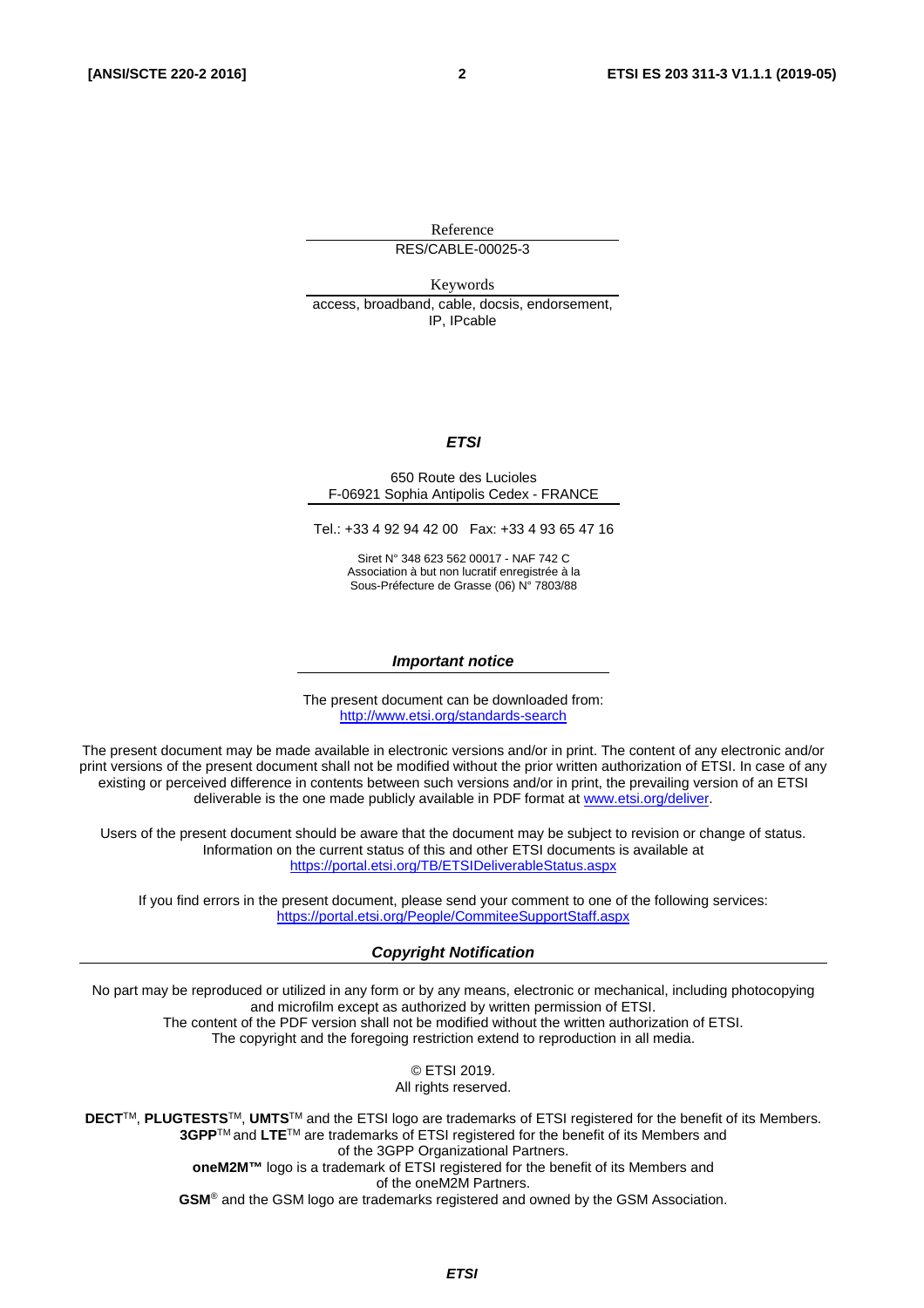# Contents

| 1                                   |  |
|-------------------------------------|--|
| $2^{\circ}$<br>2.1<br>2.2           |  |
| $\mathfrak{Z}$<br>3.1<br>3.2<br>3.3 |  |
|                                     |  |
|                                     |  |
|                                     |  |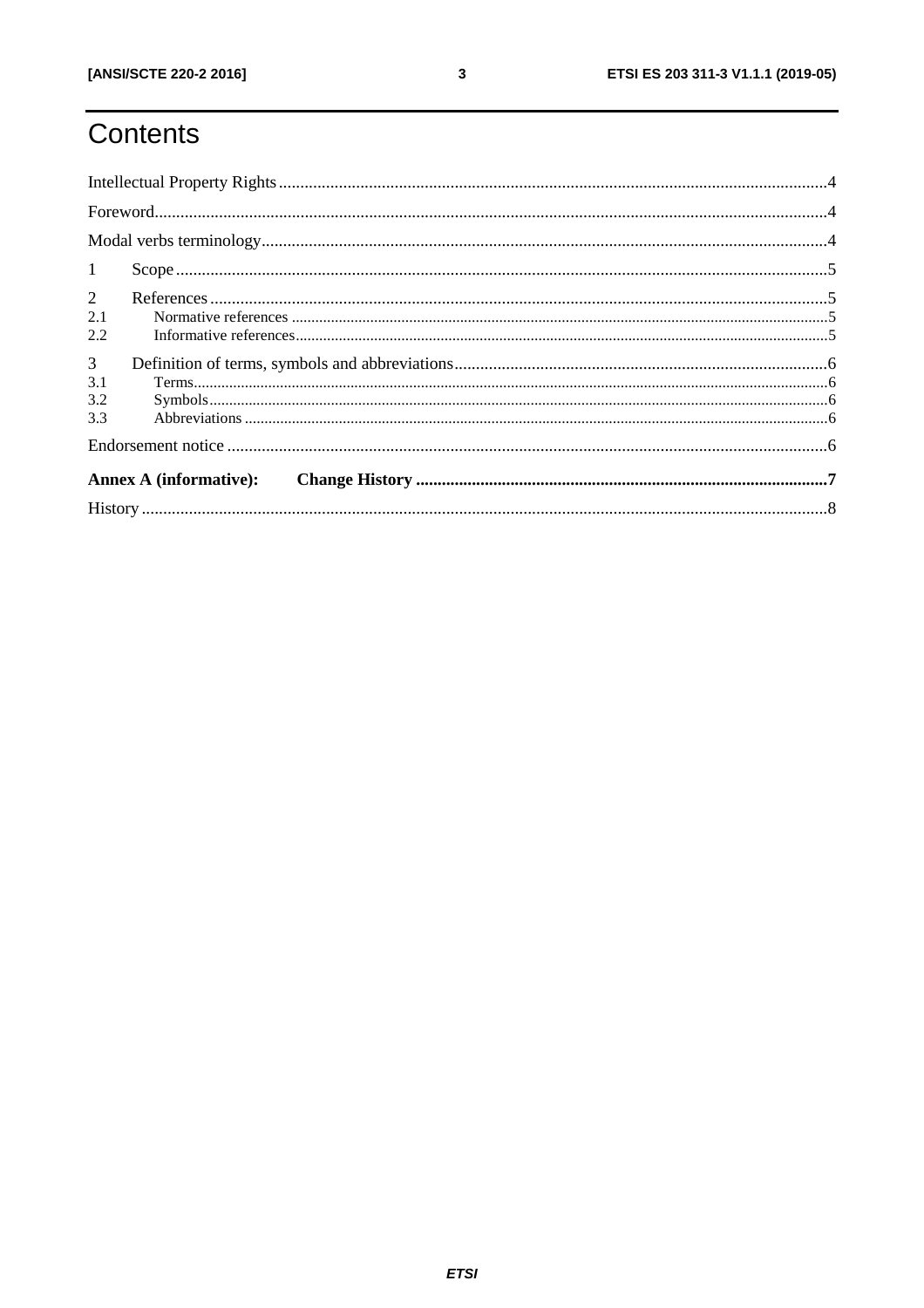### <span id="page-3-0"></span>Intellectual Property Rights

#### Essential patents

IPRs essential or potentially essential to normative deliverables may have been declared to ETSI. The information pertaining to these essential IPRs, if any, is publicly available for **ETSI members and non-members**, and can be found in ETSI SR 000 314: *"Intellectual Property Rights (IPRs); Essential, or potentially Essential, IPRs notified to ETSI in respect of ETSI standards"*, which is available from the ETSI Secretariat. Latest updates are available on the ETSI Web server ([https://ipr.etsi.org/\)](https://ipr.etsi.org/).

Pursuant to the ETSI IPR Policy, no investigation, including IPR searches, has been carried out by ETSI. No guarantee can be given as to the existence of other IPRs not referenced in ETSI SR 000 314 (or the updates on the ETSI Web server) which are, or may be, or may become, essential to the present document.

#### **Trademarks**

The present document may include trademarks and/or tradenames which are asserted and/or registered by their owners. ETSI claims no ownership of these except for any which are indicated as being the property of ETSI, and conveys no right to use or reproduce any trademark and/or tradename. Mention of those trademarks in the present document does not constitute an endorsement by ETSI of products, services or organizations associated with those trademarks.

#### Foreword

This ETSI Standard (ES) has been produced by ETSI Technical Committee Integrated broadband cable telecommunication networks (CABLE).

The present document is part 3 of a multi-part deliverable covering the fourth generation transmission systems for interactive cable television services - IP cable modems. Full details of the entire series can be found in part 1 [\[2](#page-4-0)].

NOTE: DOCSIS® is a registered Trade Mark of Cable Television Laboratories, Inc., and is used in the present document with permission.

### Modal verbs terminology

In the present document "**shall**", "**shall not**", "**should**", "**should not**", "**may**", "**need not**", "**will**", "**will not**", "**can**" and "**cannot**" are to be interpreted as described in clause 3.2 of the [ETSI Drafting Rules](https://portal.etsi.org/Services/editHelp!/Howtostart/ETSIDraftingRules.aspx) (Verbal forms for the expression of provisions).

"**must**" and "**must not**" are **NOT** allowed in ETSI deliverables except when used in direct citation.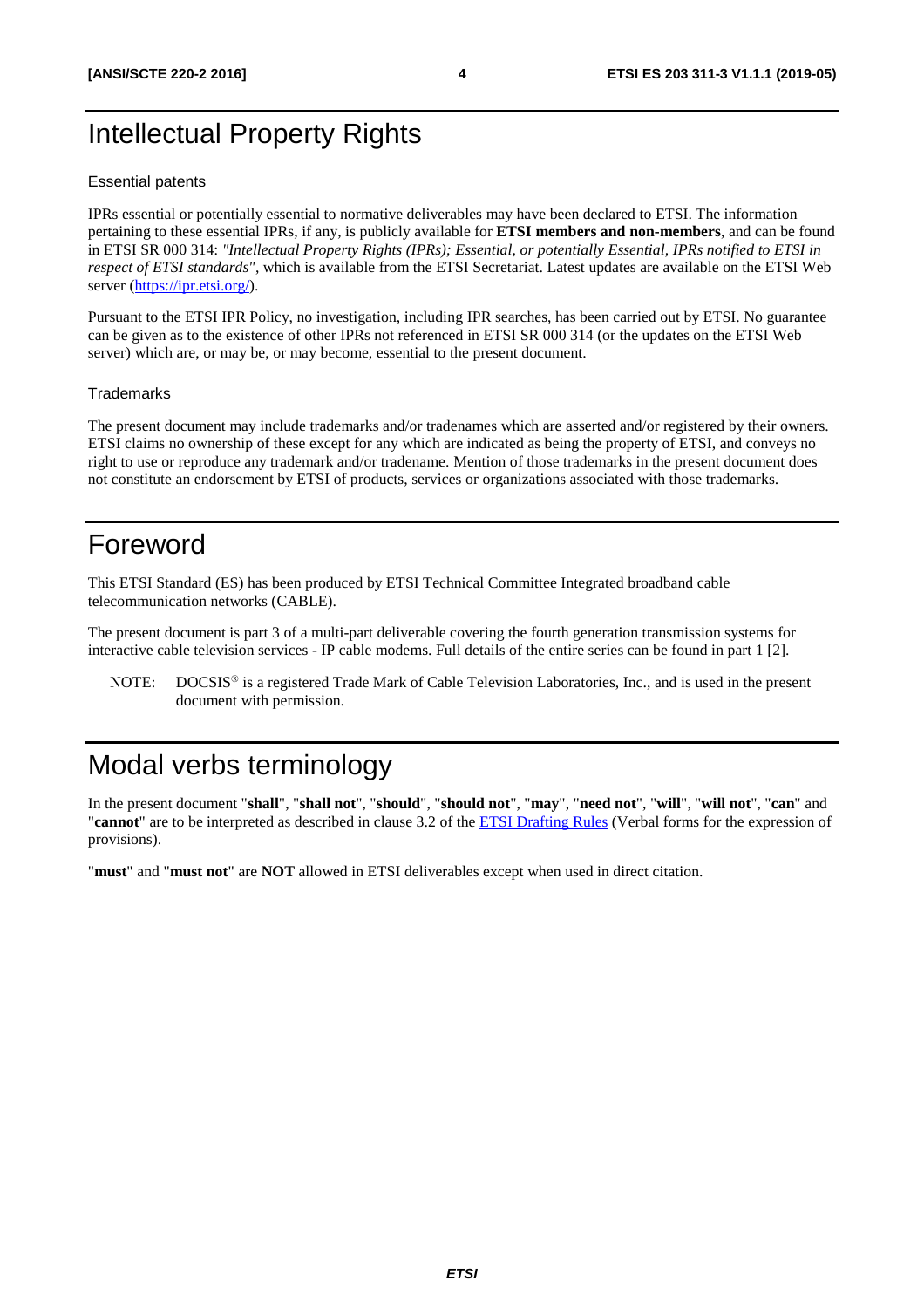### <span id="page-4-0"></span>1 Scope

The present document provides the ETSI endorsement of ANSI/SCTE Standard 220-2 [1].

ANSI/SCTE Standard 220-2 is part of a series of specifications that defines the fourth generation of high-speed dataover-cable systems, commonly referred to as the DOCSIS 3.1 specifications. The standard was developed for the benefit of the cable industry, and includes contributions by operators and vendors from North and South America, Europe and Asia.

This generation of the DOCSIS specifications builds upon the previous generations of DOCSIS specifications (commonly referred to as the DOCSIS 3.0 and earlier specifications), leveraging the existing Media Access Control (MAC) and Physical (PHY) layers, but with the addition of a new PHY layer designed to improve spectral efficiency and provide better scaling for larger bandwidths (and appropriate updates to the MAC and management layers to support the new PHY layer). It includes backward compatibility for the existing PHY layers in order to enable a seamless migration to the new technology.

ANSI/SCTE Standard 220-2 defines the interface for the MAC and upper layer protocols, and corresponds to the CableLabs specification [i.1].

### 2 References

#### 2.1 Normative references

References are either specific (identified by date of publication and/or edition number or version number) or non-specific. For specific references, only the cited version applies. For non-specific references, the latest version of the referenced document (including any amendments) applies.

Referenced documents which are not found to be publicly available in the expected location might be found at <https://docbox.etsi.org/Reference/>.

NOTE: While any hyperlinks included in this clause were valid at the time of publication, ETSI cannot guarantee their long term validity.

The following referenced documents are necessary for the application of the present document.

- [1] ANSI/SCTE 220-2 (2016): "DOCSIS 3.1 Part 2: MAC and Upper Layer Protocols Interface".
- [2] ETSI ES 203 311-1: "Integrated broadband cable telecommunication networks (CABLE); Fourth generation transmission systems for interactive cable television services - IP cable modems; Part 1: General; DOCSIS<sup>®</sup> 3.1".

#### 2.2 Informative references

References are either specific (identified by date of publication and/or edition number or version number) or non-specific. For specific references, only the cited version applies. For non-specific references, the latest version of the referenced document (including any amendments) applies.

NOTE: While any hyperlinks included in this clause were valid at the time of publication, ETSI cannot guarantee their long term validity.

The following referenced documents are not necessary for the application of the present document but they assist the user with regard to a particular subject area.

[i.1] Cable Television Laboratories, Inc.: "DOCSIS 3.1 MAC and Upper Layer Protocols Interface Specification", CM-SP-MULPIv3.1-I08-151210.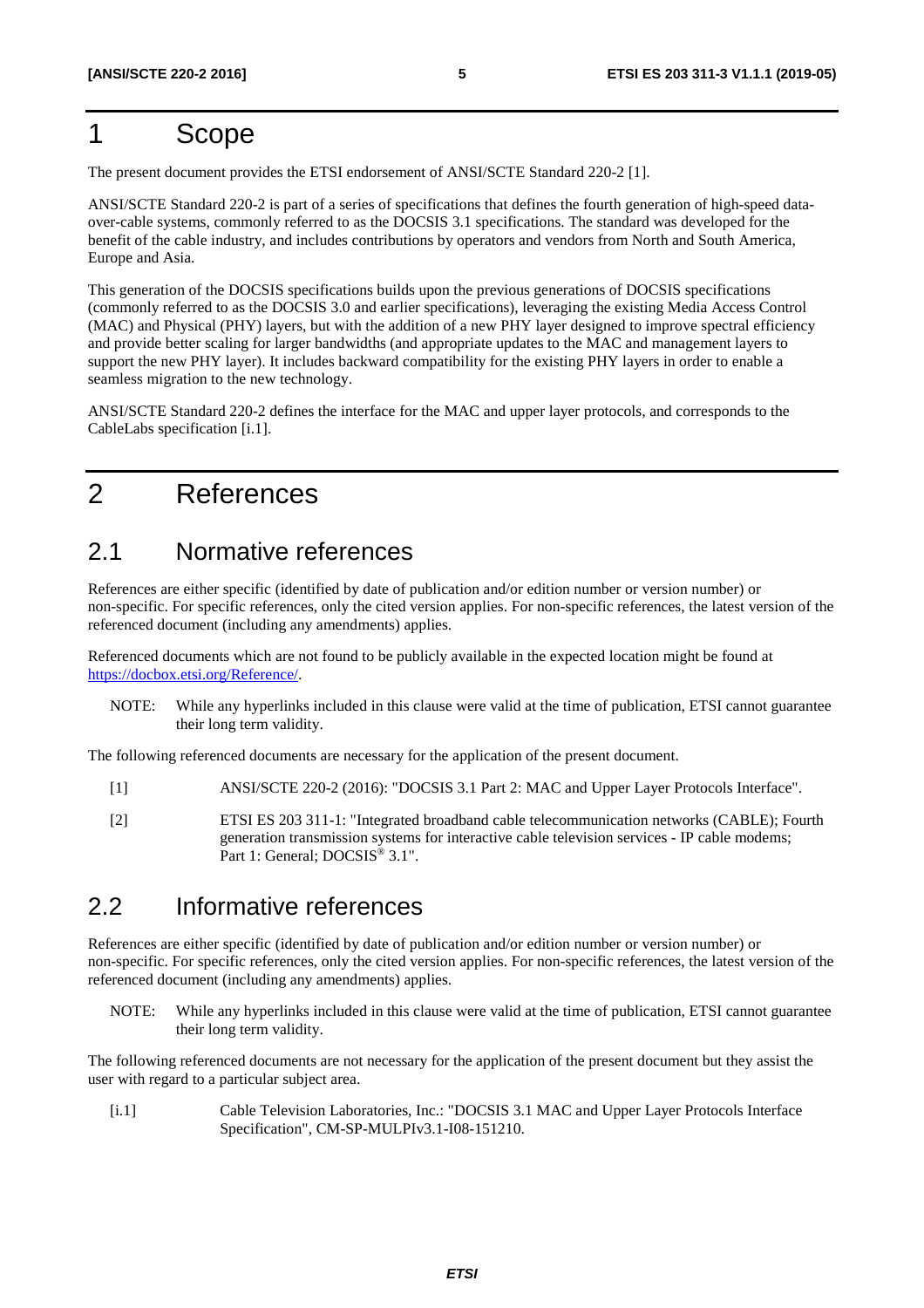## <span id="page-5-0"></span>3 Definition of terms, symbols and abbreviations

### 3.1 Terms

For the purposes of the present document, the terms given in ANSI/SCTE 220-2 [[1\]](#page-4-0) apply.

### 3.2 Symbols

Void.

### 3.3 Abbreviations

For the purposes of the present document, the abbreviations given in ANSI/SCTE 220-2 [\[1](#page-4-0)] apply.

### Endorsement notice

All elements of ANSI/SCTE 220-2 [\[1](#page-4-0)] shall apply without modifications.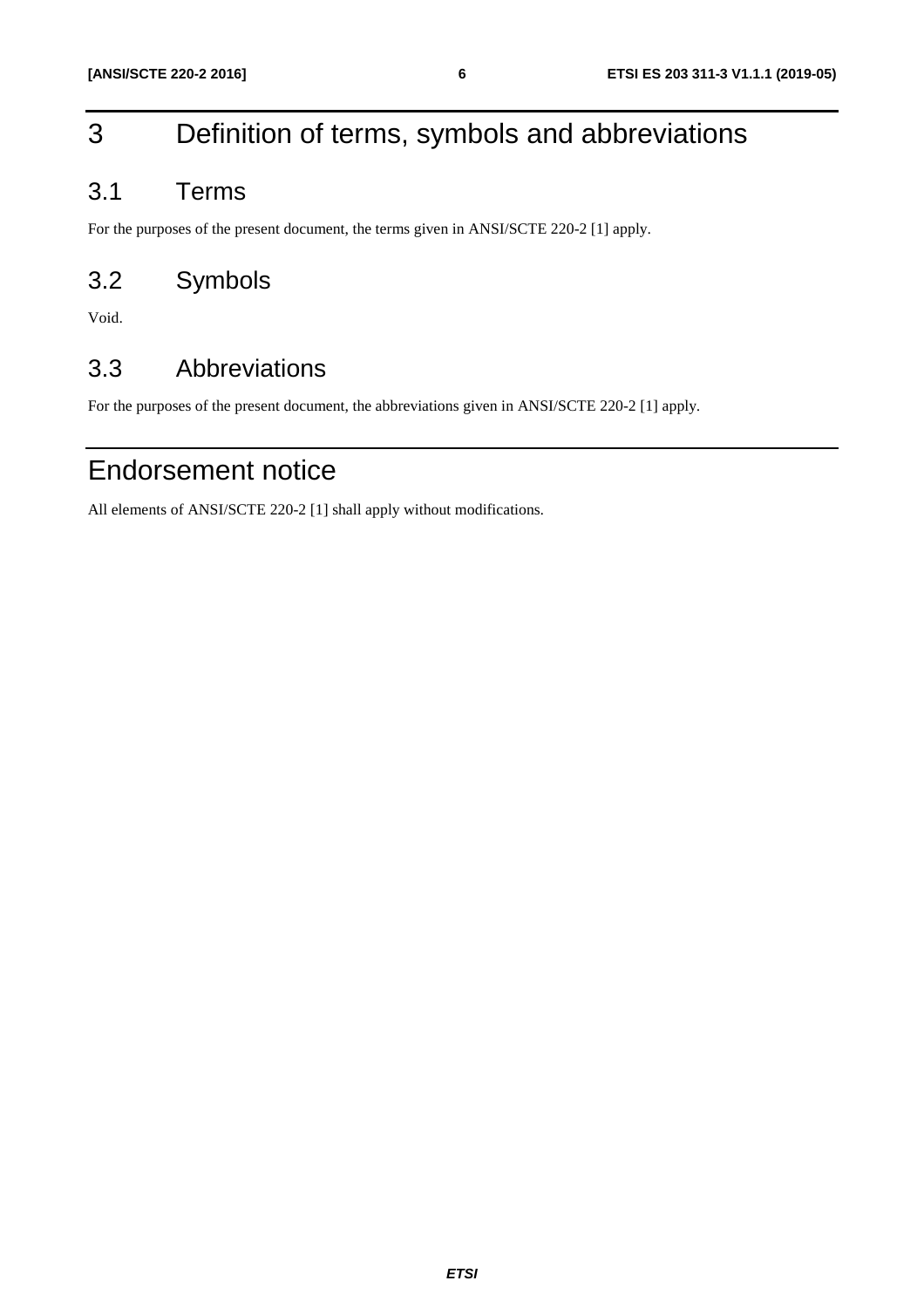# <span id="page-6-0"></span>Annex A (informative): **Change History**

| <b>Date</b> | <b>Version</b> | Information about changes                                         |  |  |
|-------------|----------------|-------------------------------------------------------------------|--|--|
| 2019        |                | First publication of the document after approval by ETSI TC CABLE |  |  |
|             |                |                                                                   |  |  |